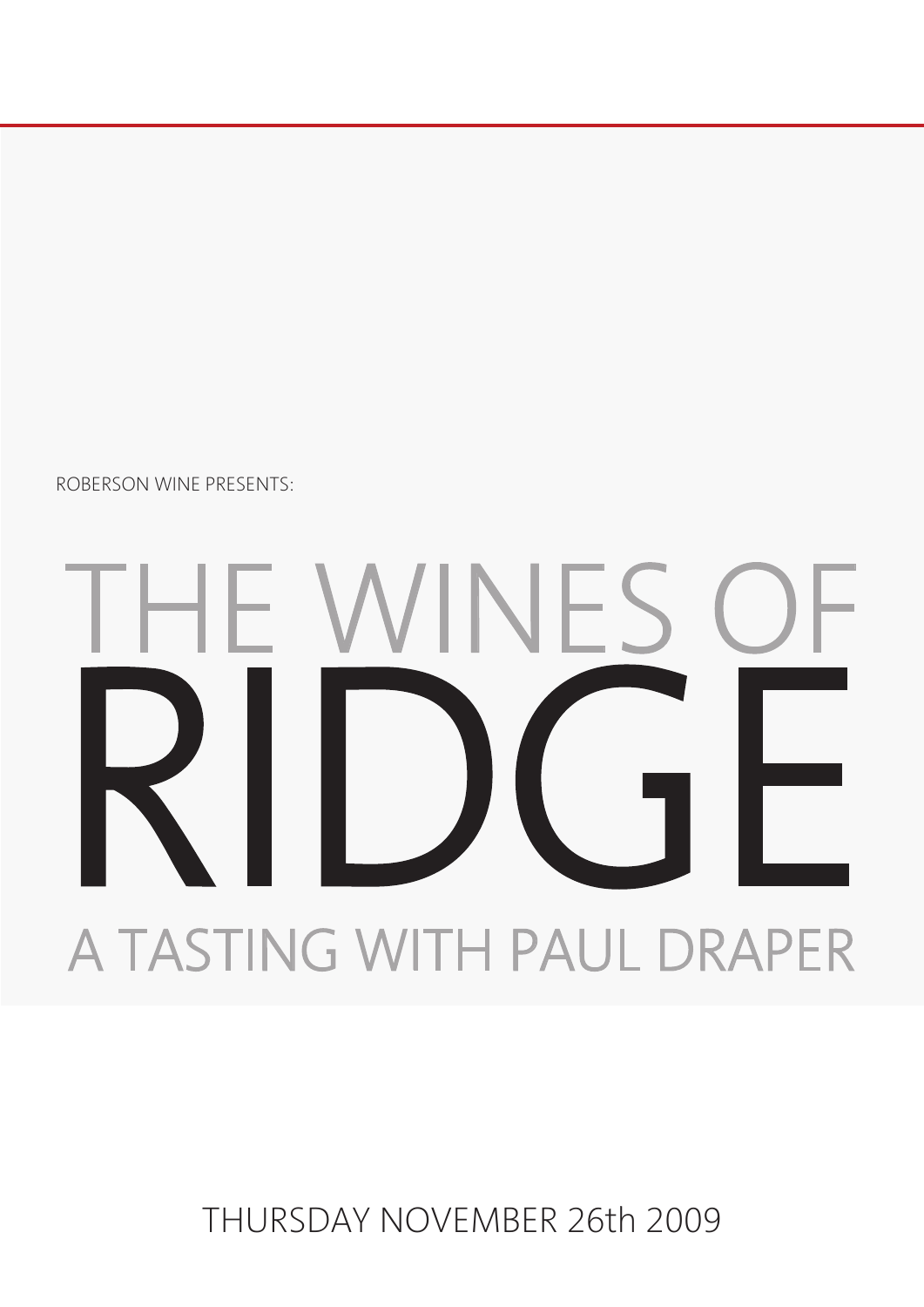

## RIDGE VINEYARDS

Most serious wine regions have estates that are held in high esteem around the world and California is, of course, no different. Of all such estates, Ridge Vineyards is perhaps more revered than any other in the United States and many a wine lover would place them among the very best producers of red wine on the planet. For 50 years Ridge has appealed to lovers of both old and new world styles, famed for fashioning wines of generosity, balance, elegance and ageing prowess.

It was back in 1959 that three scientists from Stanford University decided to purchase an 8 acre vineyard on Monte Bello ridge that had been replanted in 1949, after years of neglect thanks to Prohibition. The vineyard was adjacent to the original Monte Bello property (planted by Dr Osea Perrone back in 1886) from which the first 'Monte Bello' wine was made in 1892. 70 years after Perrone's first vintage, Ridge Vineyards produced their inaugural Monte Bello - a wine that would become part of vinous history within 15 years.

The early years at Ridge were a time of replanting, recruiting and expansion. During the 1960s they purchased some of the original Perrone land and the Monte Bello winery, and they began working an abandoned Zinfandel vineyard (dating back to the 19th century) that would give them the first vintage of Geyserville in 1966.

Much of the Cabernet Sauvignon vines were replanted during this period, but it was the appointment of a new chief winemaker in 1969 that would perhaps be the most important decision the founders of Ridge would ever make. Paul Draper, a fellow graduate of Stanford University (in philosophy rather that wine), was recruited in 1969 and so began the rise to international prominence that continues to this day.

One of the most famous episodes in Ridge's history was also a landmark for Californian wine in general - the 1976 'Judgement of Paris' tasting organised by British wine merchant Steven Spurrier at his store in Paris. The story has been told and retold innumerable times, including the recent Hollywood film 'Bottle Shock' starring Alan Rickman, but by finishing 5th out of 10 Ridge 'Monte Bello' had secured itself a place in the history books and the hearts and minds of wine enthusiasts all over the world.

In the following thirty years Ridge has continued to go from strength to strength. In '86 the original partners were bought out by Otsuka Pharmaceuticals and this financial backing enabled expansion of the estate to continue as the eastern and western sections of the vineyard the Lytton Springs winery were added to the Ridge portfolio in the first half of the 1990s (although Ridge had been making a 'Lytton Springs' since the 70s).

In 2006 Steven Spurrier organised the 30th anniversary of the Paris tasting with the original wines retasted by an esteemed panel judges at two events - one in Napa and one in London. This time the 1971 Monte Bello was victorious, beating Bordeaux luminaries like Mouton-Rothschild, Haut-Brion and Leoville Las Cases.

Paul Draper was named Decanter's man of the year in 2000 and a string of accolades has since followed. It is an absolute pleasure to welcome him to Roberson Wine tonight and a privilege to be tasting the Ridge wines in his company.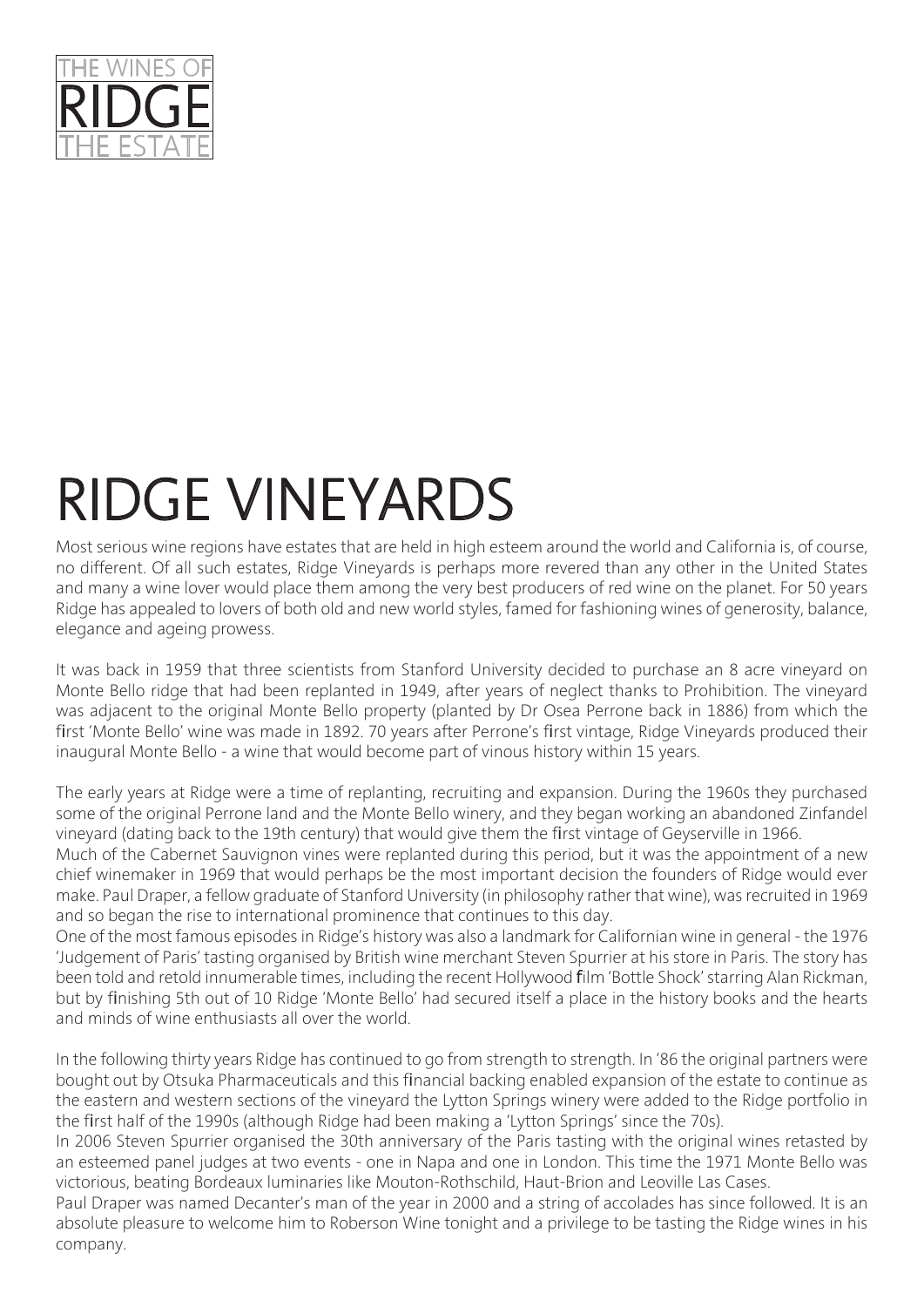

#### THE WHITES: SANTA CRUZ & MONTE BELLO CHARDONNAY

The first Chardonnay produced at Ridge was made in 1962 from vines on the Monte Bello estate that had been planted back in the 1940s, but it was during the 70s that a string of fine vintages demonstrated the quality that could be achieved. Plantings were extended on to the lower vineyards beneath the original Monte Bello estate and these came onstream during the 80s, by which time production had been significantly increased from the original 10 barrels.

Nowadays the majority of wine produced from the 12 blocks of chardonnay at the estate is labelled as 'Santa Cruz' Chardonnay, but in top vintages the best parcels are selected to go into the 'Monte Bello' bottling.

Ridge's chardonnays are barrel fermented and matured in American oak for a further 16-18 months - between 1/4 - 1/3 of which are new barrels, depending on the cuvée.

|                                             | Available   | Retail price | Tasting special<br>bottle price |
|---------------------------------------------|-------------|--------------|---------------------------------|
| 1: 2007 Santa Cruz Chardonnay<br>14.5% ABV  | n/a         | £39.95       | n/a                             |
| 2: 2006 Monte Bello Chardonnay<br>14.5% ABV | on request* | £44.95       | £40.46                          |
| 3: 1999 Monte Bello Chardonnay<br>14.5% ABV | n/a         | £44.95       | n/a                             |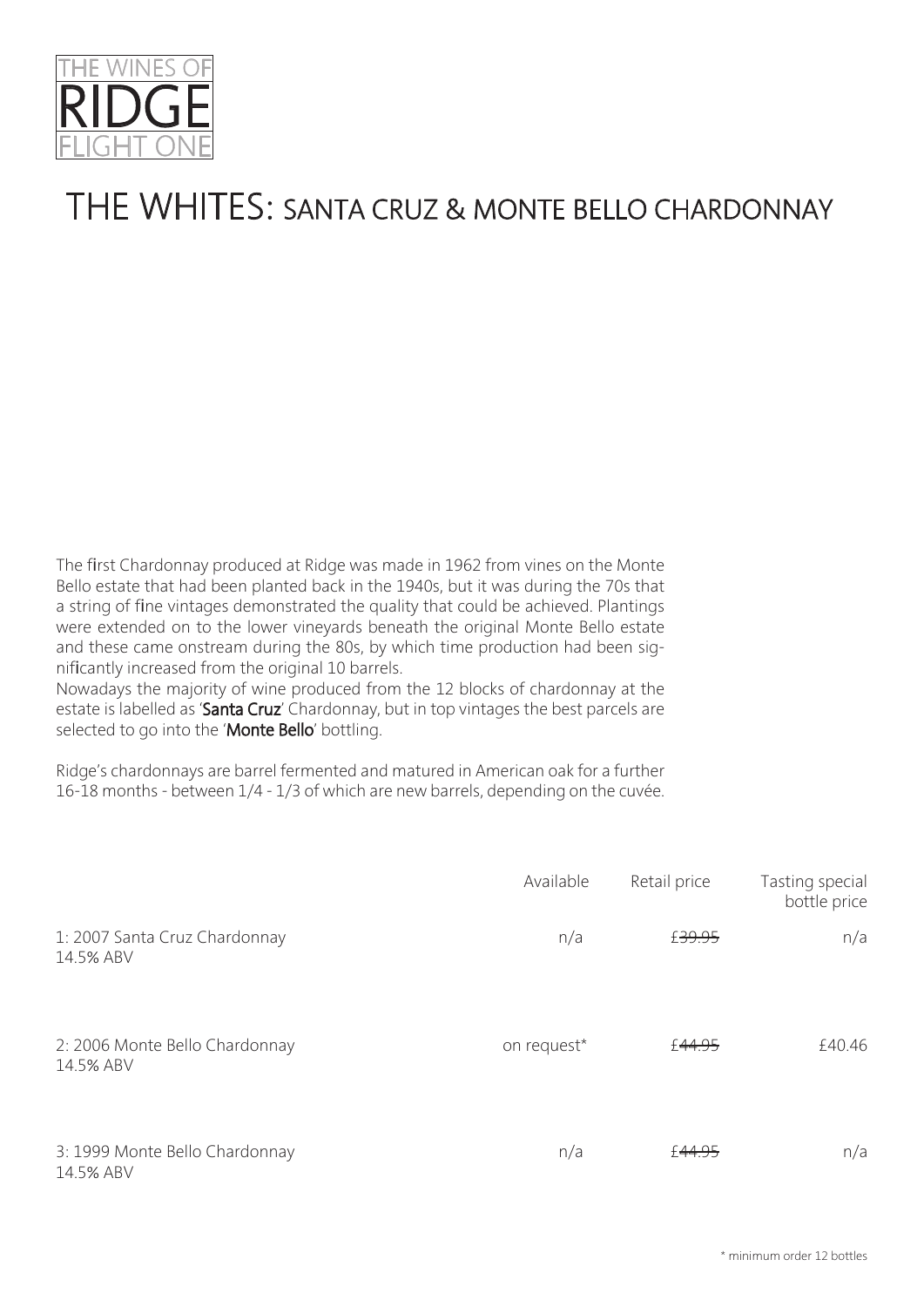

### THE ZINFANDELS: LYTTON SPRINGS & GEYSERVILLE

#### The Lytton Springs winery and surrounding vineyard

Ridge have become renowned for the quality of their Zinfandel and their two most famous cuvées based on this Californian varietal are 'Lytton Springs' and 'Geyserville'.

The Lytton Springs estate in the Dry Creek Valley and first came to prominence during the 1870s when it was owned by 'Captain' William Litton. Over time ownership of the various vineyards of the estate fragmented and the name swapped Litton's 'i' for a 'y'. Ridge made their first wine from Lytton vines in 1972 and by 1995 they had completed the purchase of the winery building and the Eastern and Western sections of the vineyard. The Lytton blend includes Petite Sirah and Carignane and is typically aged for 15 months in American oak barrels, around 20% of which are new.

Just north of Lytton, in the Anderson Valley, are the three adjoining vineyards that make up the Geyserville site where Ridge have been making a Zinfandel dominated cuvée every year since 1966. The vineyards are not owned by Ridge, but in 1990 they secured a long-term lease on the site in order to ensure the supply of grapes for years to come. The Geyserville blend often includes a small portion of Mataro (known elsewhere as Mourvedre) and is matured in American oak for around 14 months with around 20% new barrels.

|                                    | Available | Retail price       | Tasting special<br>bottle price |
|------------------------------------|-----------|--------------------|---------------------------------|
| 1:2006 Lytton Springs<br>14.5% ABV | $n/a**$   | £ <del>29.95</del> | n/a                             |
| 2: 2006 Geyserville<br>14.5% ABV   | 38        | £ <del>29.95</del> | £26.96                          |
| 3: 1992 Geyserville<br>14.5% ABV   | n/a       | n/a                | n/a                             |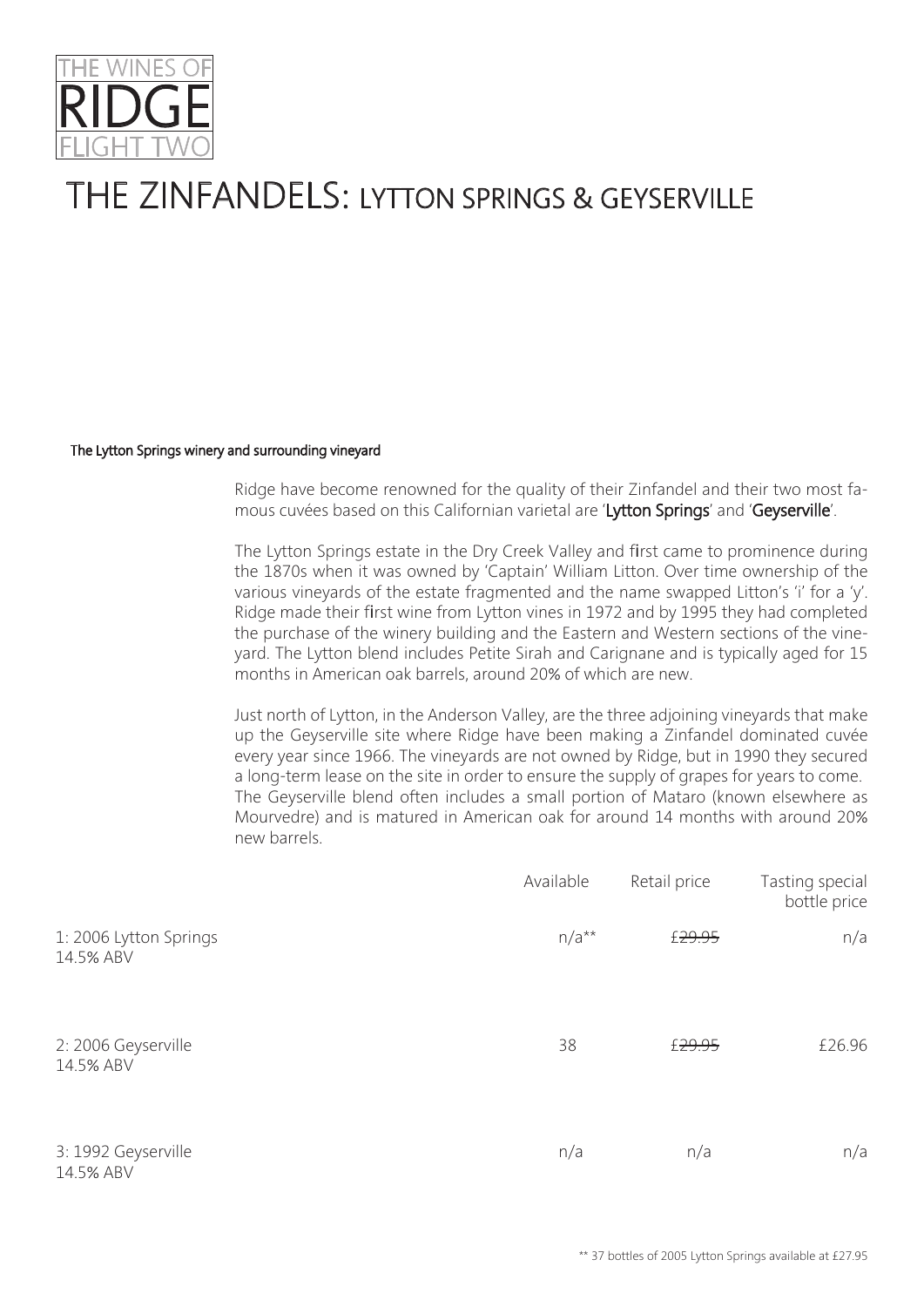

#### SANTA CRUZ: CAB SAUV/MERLOT/PETIT VERDOT

Back to the Monte Bello ridge for the third flight and a Bordeaux blend called 'Santa Cruz' that is the 'second wine' of Ridge's top cuvée, Monte Bello.

The first vintage was made in 1979, when the Cabernet vines replanted during the 60s were coming to maturity. While many of the 36 parcels at the Monte Bello estate were venerable enough to go into the top wine, there were many of these newer vineyards that yielded fruit more suitable for an early drinking style of wine. These prompted the creation of Santa Cruz and this process continues today - 19 of the 36 parcels were de-selected from the final cut for Monte Bello in 2006. Santa Cruz is aged for 20 months in American oak barrels, just over 50% of which are new.

|                                 | Available | Retail price | Tasting special<br>bottle price |
|---------------------------------|-----------|--------------|---------------------------------|
| 1: 2006 Santa Cruz<br>13.5% ABV | 46        | £36.95       | £33.26                          |
| 2: 2002 Santa Cruz<br>13.7% ABV | n/a       | n/a          | n/a                             |